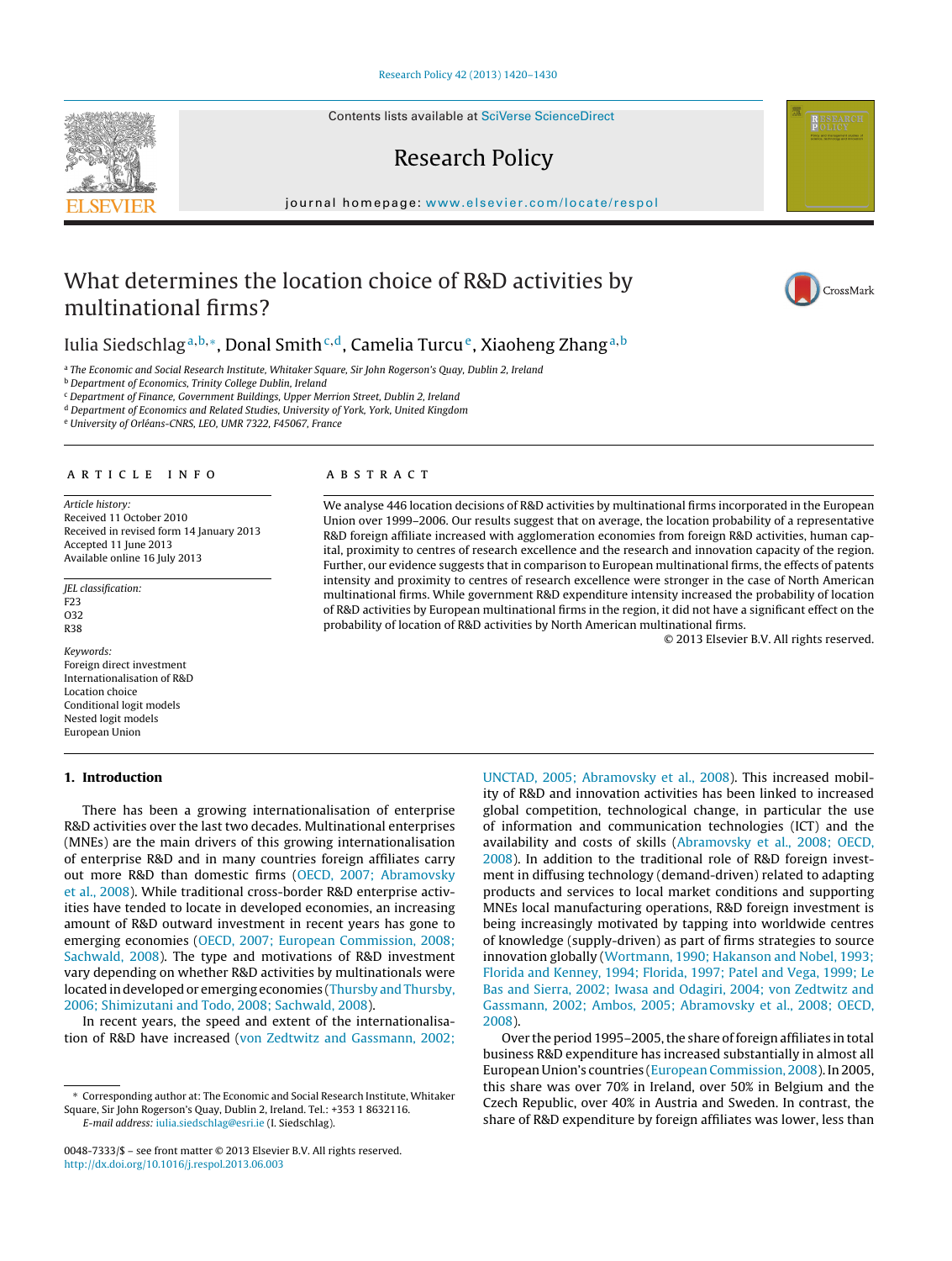25% in Slovakia and Finland. The European Union (EU) is the largest recipient of R&D investment by US multinationals. In 2005, the EU accounted for 62.5% of the R&D expenditure of affiliates of US parent companies abroad. [Abramovsky](#page--1-0) et [al.](#page--1-0) [\(2008\)](#page--1-0) show that in comparison to 1990, over the period 2000–2004, the average level of innovative activity of multinational firms from EU countries located abroad grew faster than their innovative activity conducted in the home country. This dynamics has lead to a growing share of the innovative activity located abroad in the total innovative activity of multinational firms.

This increasing internationalisation of R&D activity in the EU raises a number of questions which are interesting and relevant for both research and policy making: Where are the R&D activities of multinational enterprises located? Who are the main foreign investors in R&D activity? What factors drive the location choice of multinational R&D activity?

To answer these questions, we analyse the determinants of the location choice of R&D activities by multinational firms across regions in the European Union. By considering regions as location choices we account for heterogeneity of locations within countries and avoid the aggregation bias which might arise when using country averages in cross-country analyses. We use a large firm-level data set<sup>1</sup> which enables us to consider a wide range of location choices of R&D activities by multinational firms. Specifically, we analyse the location choice of R&D activities of 446 new foreign affiliates incorporated in the European Union over the 1999–2006 period. The large number of location choices (233 regions) enables us to obtain robust estimates of determinants of the attractiveness of regions to foreign investment in R&D activity.2

The traditional theory of multinational firms has modelled the location decision of multinational firms assuming that R&D activity is located where production takes place and it has not addressed specifically the case of the location choice of R&D activities by multinational firms.<sup>3</sup> Notable exceptions are [Markusen](#page--1-0) [\(2002\)](#page--1-0) and [Ekholm](#page--1-0) [and](#page--1-0) [Hakkala](#page--1-0) [\(2007\).](#page--1-0) These latter theoretical contributions allow the geographical separation of knowledge-based (R&D) activities and production facilities in a two-country general equilibrium setup. The theoretical model proposed by [Markusen](#page--1-0) [\(2002\)](#page--1-0) known as the "knowledge capital model" of multinationals firms predicts that when trade costs are low, international production is likely to locate in large economies while knowledge-intensive activities will concentrate in small skills-intensive economies. The model developed by [Ekholm](#page--1-0) [and](#page--1-0) [Hakkala](#page--1-0) [\(2007\)](#page--1-0) allows agglomeration forces to arise in both production and R&D activities and predicts that international production will locate in a larger economy while R&D activities by multinationals will locate in a smaller economy to benefit from R&D spillovers.

In contrast to the slow development of the theoretical literature on the location choice of R&D activities by multinational firms, a growing number of empirical studies have analysed the internationalisation of R&D and the development of R&D global networks ([Florida](#page--1-0) [and](#page--1-0) [Kenney,](#page--1-0) [1994;](#page--1-0) [Patel](#page--1-0) [and](#page--1-0) [Vega,](#page--1-0) [1999;](#page--1-0) [Frost,](#page--1-0) [2001;](#page--1-0) [Ambos,](#page--1-0) [2005;](#page--1-0) [Abramovsky](#page--1-0) et [al.,](#page--1-0) [2008;](#page--1-0) [Sachwald,](#page--1-0) [2008\).](#page--1-0)

Given that multinational enterprises are concentrated in R&Dintensive industries, many factors driving the location choice of foreign affiliates are also relevant and important in the case of R&D

activities of multinationals. However, as documented in a number of recent studies in international business, in addition to demandside factors, such as market access, factors specific to the R&D sector such as knowledge-sourcing have become increasingly important as a motivation for establishing R&D units abroad ([Florida,](#page--1-0) [1997;](#page--1-0) [Patel](#page--1-0) [and](#page--1-0) [Vega,](#page--1-0) [1999;](#page--1-0) [Frost,](#page--1-0) [2001;](#page--1-0) [Le](#page--1-0) [Bas](#page--1-0) [and](#page--1-0) [Sierra,](#page--1-0) [2002;](#page--1-0) [von](#page--1-0) [Zedtwitz](#page--1-0) [and](#page--1-0) [Gassmann,](#page--1-0) [2002;](#page--1-0) [Ambos,](#page--1-0) [2005;](#page--1-0) [Ito](#page--1-0) [and](#page--1-0) [Wakasugi,](#page--1-0) [2007;](#page--1-0) [Belderbos](#page--1-0) et [al.,](#page--1-0) [2008\).](#page--1-0) Most existing studies analyse determinants of the location choice of foreign R&D in a single country setup. [Cantwell](#page--1-0) [and](#page--1-0) [Iammarino](#page--1-0) [\(2000\)](#page--1-0) analyse the location patterns of multinational networks for innovation in the UK regions. [Frost](#page--1-0) [\(2001\)](#page--1-0) examines the origin of external sources of innovation of US greenfield subsidiaries. [Ito](#page--1-0) [and](#page--1-0) [Wakasugi](#page--1-0) [\(2007\)](#page--1-0) and [Shimizutani](#page--1-0) [and](#page--1-0) [Todo](#page--1-0) [\(2008\)](#page--1-0) investigate determinants of Japanese R&D investments abroad and [Iwasa](#page--1-0) [and](#page--1-0) [Odagiri](#page--1-0) [\(2004\)](#page--1-0) analyse determinants of Japanese R&D investment in the US. [Ambos](#page--1-0) [\(2005\)](#page--1-0) analyses motivations of German-owned multinational enterprises with international R&D activities.

This paper builds on and extends these two strands of literature, namely the existing theoretical and empirical literatures, on international trade and investment on one hand, and on the internationalisation of R&D and global R&D networks on the other hand. We add to the empirical literature on the location choice of multinational enterprises in three ways. First, in contrast with most existing empirical studies mentioned above which consider both demanddriven (market access) and supply-driven (knowledge sourcing) motivations for foreign direct investment in R&D in a single country setup, we estimate location choice models in a multi-country setup. Second, in contrast to existing cross-country analyses, we account for heterogeneity of locations within countries and avoid aggregation bias in the estimates of the location choice determinants. Third, in contrast to previous studies, we use an improved econometric methodology to account for spatial correlation among location alternatives and firms due to unobserved location-specific characteristics.

Our results suggest that on average, the probability to locate in an EU region increased with agglomeration economies from foreign R&D activities, human capital, proximity to centres of research excellence and the research and innovation capacity of regions. There is also evidence of a geographical structure in the location choice of R&D multinational firms across the European Union. Further, our evidence suggests that in comparison to European multinational firms, the effects of patents intensity and proximity to centres of research excellence were stronger in the case of North American multinational firms. While government R&D expenditure intensity increased the probability of location of R&D activities by European multinational firms it had no significant effect on the location of R&D activities by North American multinational firms.

The remainder of this paper is organised as follows. Section 2 describes the empirical methodology and testable hypotheses. Section [3](#page--1-0) presents our data and summary statistics. The results of our econometric analysis are presented in Section [4.](#page--1-0) Finally Section [5](#page--1-0) summarises our results and concludes.

#### **2. Empirical methodology**

#### 2.1. Modelling location choice

The background for our analytical framework is the literature on the behaviour of multinational firms [\(Dunning,](#page--1-0) [1977,](#page--1-0) [1981;](#page--1-0) [Cantwell,](#page--1-0) [1994;](#page--1-0) [Krugman,](#page--1-0) [1991;](#page--1-0) [Horstmann](#page--1-0) [and](#page--1-0) [Markusen,](#page--1-0) [1992;](#page--1-0) [Markusen,](#page--1-0) [1995\).](#page--1-0) This literature models a multinational firm's location decision as part of a three-step decision-making process which starts with the firm's decision to serve a foreign market and follows with the choice to undertake foreign direct investment

 $1$  The Amadeus data set provided by Bureau van Dijk contains information on over 18 million firms located in 43 countries in Europe. We discuss in more detail our data in Section [3.](#page--1-0)

Data on regions is taken from the Regio data set of the Eurostat and the European Regional Database provided by Cambridge Econometrics. We discuss in more detail these data in Section [3.](#page--1-0)

<sup>&</sup>lt;sup>3</sup> For reviews of this literature see [Fujita](#page--1-0) et [al.](#page--1-0) [\(1999\)](#page--1-0) and [Markusen](#page--1-0) [\(2002\).](#page--1-0)